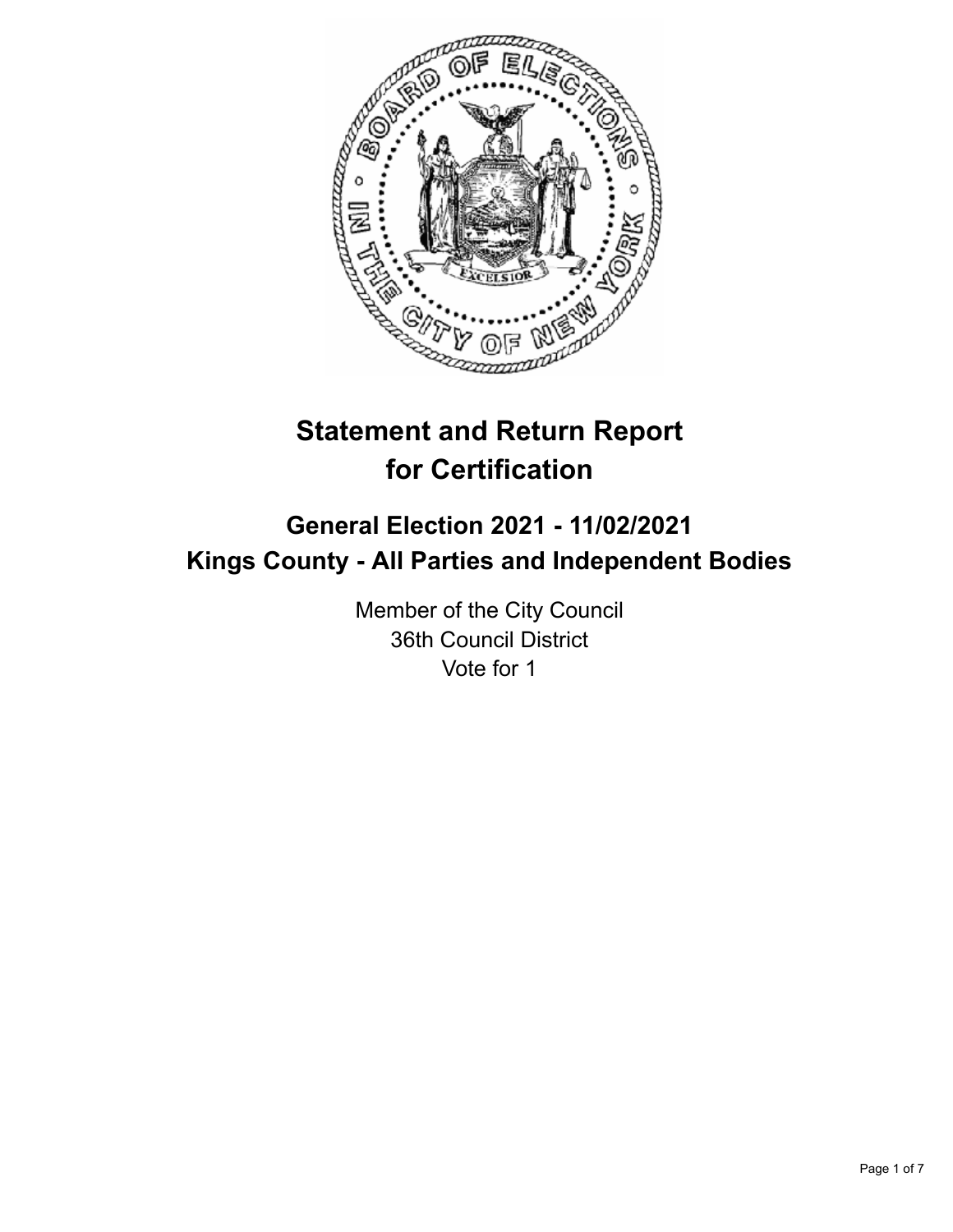

| PUBLIC COUNTER                                           | 1,916          |
|----------------------------------------------------------|----------------|
| <b>MANUALLY COUNTED EMERGENCY</b>                        | 0              |
| ABSENTEE / MILITARY                                      | 105            |
| <b>AFFIDAVIT</b>                                         | 22             |
| <b>Total Ballots</b>                                     | 2,043          |
| Less - Inapplicable Federal/Special Presidential Ballots | 0              |
| <b>Total Applicable Ballots</b>                          | 2,043          |
| CHI A. OSSE (DEMOCRATIC)                                 | 1,776          |
| CIDEON WEILER (WRITE-IN)                                 |                |
| CURTIS SLIWA (WRITE-IN)                                  |                |
| HENRY BUTLER (WRITE-IN)                                  |                |
| IGENIE F. HARRIS BLENMAN (WRITE-IN)                      | 1              |
| SAQUAN JONES (WRITE-IN)                                  | 1              |
| UNATTRIBUTABLE WRITE-IN (WRITE-IN)                       | $\overline{2}$ |
| <b>Total Votes</b>                                       | 1,783          |
| Unrecorded                                               | 260            |

#### **Assembly District 53**

| <b>PUBLIC COUNTER</b>                                    | 210      |
|----------------------------------------------------------|----------|
| <b>MANUALLY COUNTED EMERGENCY</b>                        | $\Omega$ |
| ABSENTEE / MILITARY                                      | 5        |
| <b>AFFIDAVIT</b>                                         |          |
| <b>Total Ballots</b>                                     | 216      |
| Less - Inapplicable Federal/Special Presidential Ballots | 0        |
| <b>Total Applicable Ballots</b>                          | 216      |
| CHI A. OSSE (DEMOCRATIC)                                 | 162      |
| JEANETTE KIEURE (WRITE-IN)                               |          |
| UNATTRIBUTABLE WRITE-IN (WRITE-IN)                       | 4        |
| <b>Total Votes</b>                                       | 167      |
| Unrecorded                                               | 49       |

| <b>PUBLIC COUNTER</b>                                    | 1,085    |
|----------------------------------------------------------|----------|
| <b>MANUALLY COUNTED EMERGENCY</b>                        | $\Omega$ |
| ABSENTEE / MILITARY                                      | 31       |
| <b>AFFIDAVIT</b>                                         |          |
| <b>Total Ballots</b>                                     | 1,123    |
| Less - Inapplicable Federal/Special Presidential Ballots | 0        |
| <b>Total Applicable Ballots</b>                          | 1,123    |
| CHI A. OSSE (DEMOCRATIC)                                 | 901      |
| ROBERT WATERMAN (WRITE-IN)                               |          |
| <b>Total Votes</b>                                       | 902      |
| Unrecorded                                               | 221      |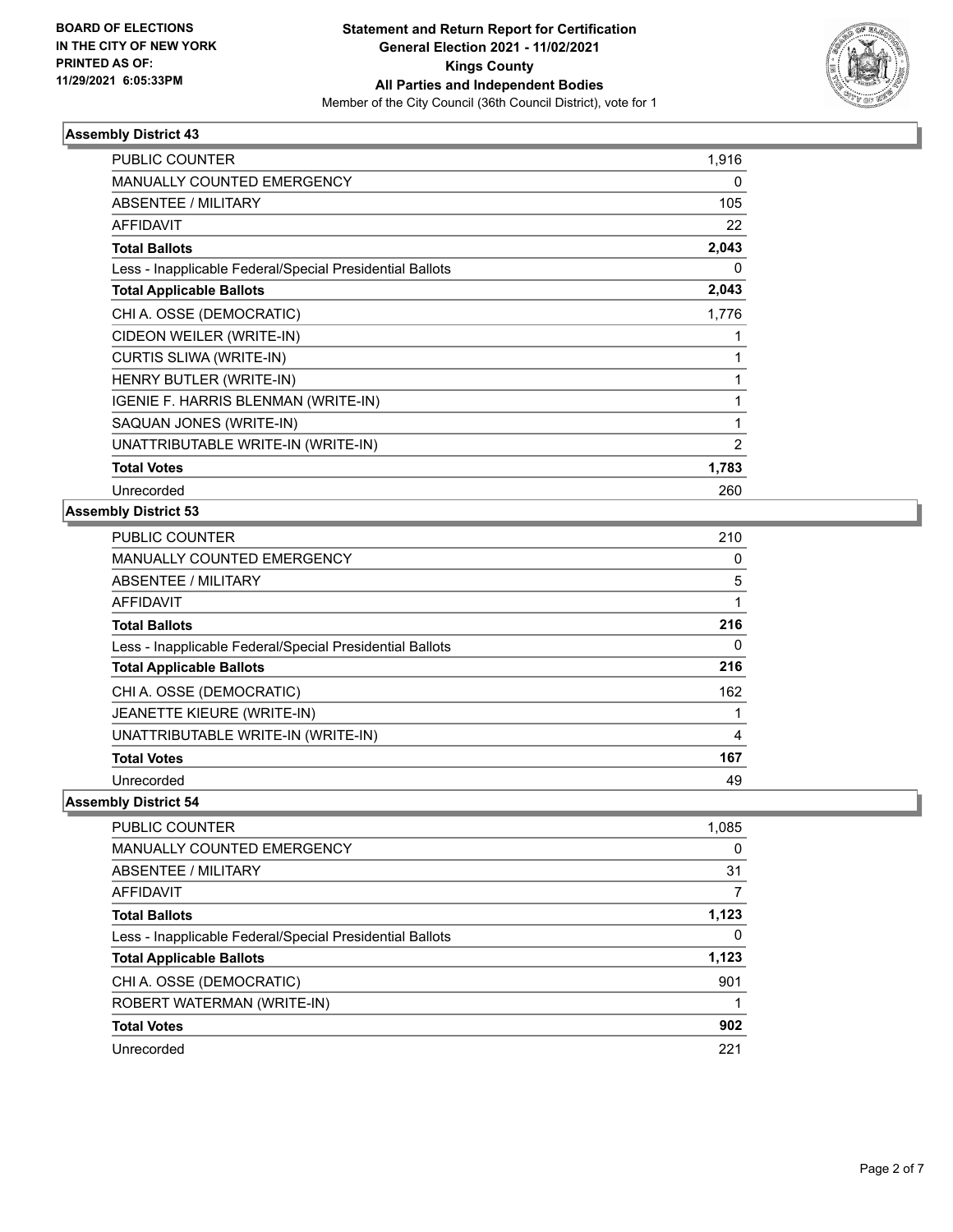

| <b>PUBLIC COUNTER</b>                                    | 469 |
|----------------------------------------------------------|-----|
| <b>MANUALLY COUNTED EMERGENCY</b>                        | 0   |
| ABSENTEE / MILITARY                                      | 15  |
| <b>AFFIDAVIT</b>                                         | 4   |
| <b>Total Ballots</b>                                     | 488 |
| Less - Inapplicable Federal/Special Presidential Ballots | 0   |
| <b>Total Applicable Ballots</b>                          | 488 |
| CHI A. OSSE (DEMOCRATIC)                                 | 387 |
| <b>JOSHUA JAMES (WRITE-IN)</b>                           |     |
| KELLY WRIGHT (WRITE-IN)                                  |     |
| UNATTRIBUTABLE WRITE-IN (WRITE-IN)                       |     |
| <b>Total Votes</b>                                       | 390 |
| Unrecorded                                               | 98  |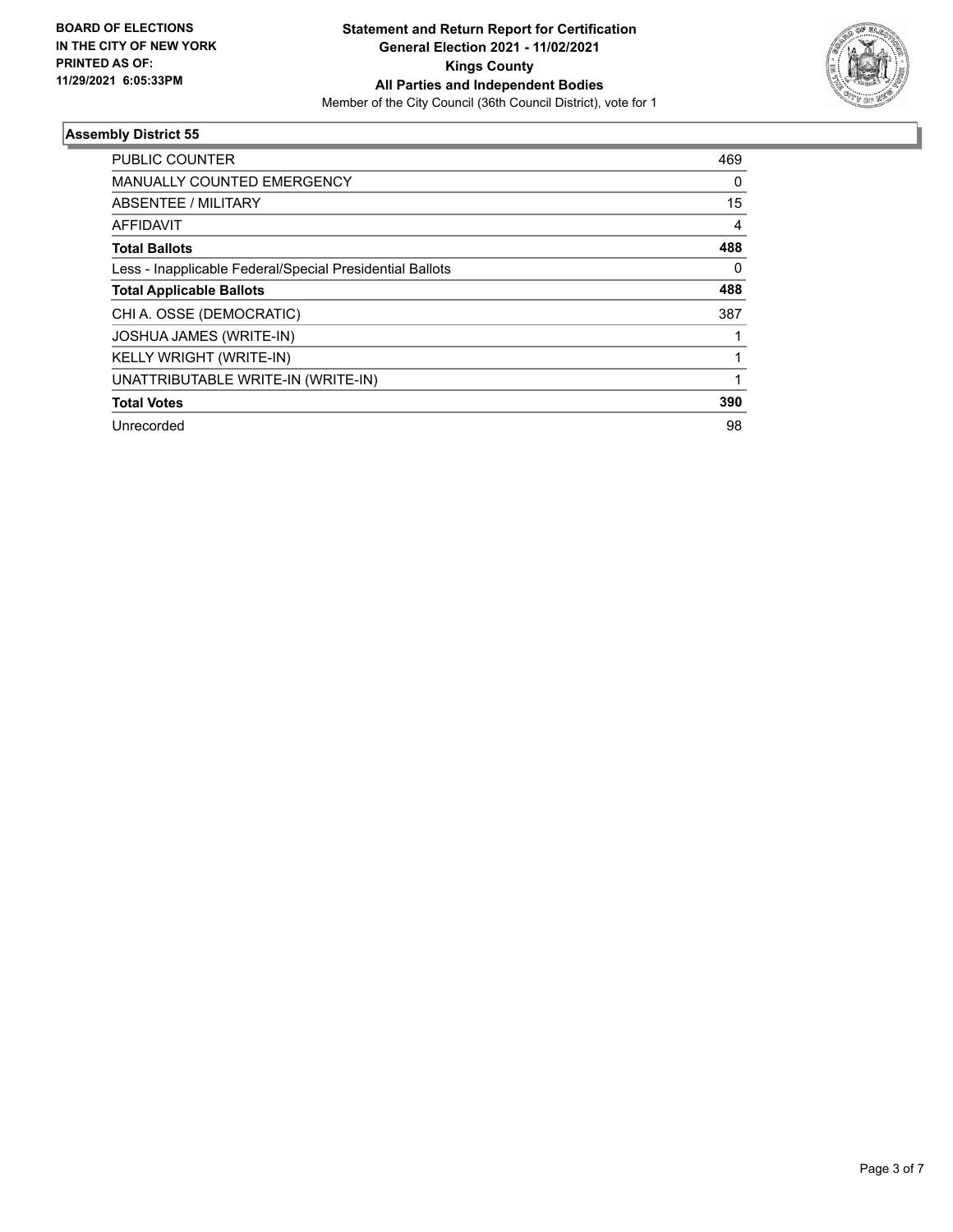

| PUBLIC COUNTER                                           | 14,683                  |
|----------------------------------------------------------|-------------------------|
| MANUALLY COUNTED EMERGENCY                               | 1                       |
| <b>ABSENTEE / MILITARY</b>                               | 666                     |
| <b>AFFIDAVIT</b>                                         | 148                     |
| <b>Total Ballots</b>                                     | 15,498                  |
| Less - Inapplicable Federal/Special Presidential Ballots | 0                       |
| <b>Total Applicable Ballots</b>                          | 15,498                  |
| CHI A. OSSE (DEMOCRATIC)                                 | 13,048                  |
| AHMAD DAWSON (WRITE-IN)                                  | 1                       |
| BILL MURRAY (WRITE-IN)                                   | 1                       |
| CHIMORE T. MACK GLOVER (WRITE-IN)                        | 1                       |
| CRYSTAL HUDSON (WRITE-IN)                                | 1                       |
| CURTIS SILWA (WRITE-IN)                                  | $\mathbf{1}$            |
| DANIEL SHAW JR (WRITE-IN)                                | 1                       |
| DANIELLE BETRAS (WRITE-IN)                               | 1                       |
| DAVID W. BALKIND (WRITE-IN)                              | 1                       |
| DONALD J TRUMP (WRITE-IN)                                | 1                       |
| DONALD MARSHALL (WRITE-IN)                               | 1                       |
| ERIC CARTER (WRITE-IN)                                   | $\mathbf{1}$            |
| HENRY BUTLER (WRITE-IN)                                  | 11                      |
| HERSH LENDOW (WRITE-IN)                                  | 1                       |
| JENNIFER GRADY (WRITE-IN)                                | 1                       |
| JENNIFER STUCKEY (WRITE-IN)                              | 1                       |
| JOHN HUNTER (WRITE-IN)                                   | 1                       |
| JOUL GOLBMAN (WRITE-IN)                                  | $\mathbf{1}$            |
| JUAN PEREZ (WRITE-IN)                                    | 1                       |
| JULIO ORTIZ (WRITE-IN)                                   | 1                       |
| KERRAN ROCK (WRITE-IN)                                   | 1                       |
| KIMBERLY CONOE (WRITE-IN)                                | 1                       |
| LANCE RAZZARO (WRITE-IN)                                 | 1                       |
| MATTHEN MIGACZ (WRITE-IN)                                | $\mathbf{1}$            |
| MERCEDES NARCISSE (WRITE-IN)                             | 1                       |
| NANCY SLIWA (WRITE-IN)                                   | 1                       |
| NATHANIEL MANNIMG (WRITE-IN)                             | 1                       |
| PATRICIA ROBINSON (WRITE-IN)                             | 1                       |
| PAUL DWHITE (WRITE-IN)                                   | 1                       |
| RENEE HOLMES (WRITE-IN)                                  | 2                       |
| RITA JOSEPH (WRITE-IN)                                   | $\overline{\mathbf{c}}$ |
| ROBERT CORNEGY (WRITE-IN)                                | 1                       |
| ROBERT WATERMAN (WRITE-IN)                               | 4                       |
| TAHIRAH MOORE (WRITE-IN)                                 | 1                       |
| TAHIRE MOORE (WRITE-IN)                                  | 1                       |
| TISH JAMES (WRITE-IN)                                    | 1                       |
| TISHANA MILLER (WRITE-IN)                                | 1                       |
| TREMAINE WRIGHT (WRITE-IN)                               | 1                       |
| UNATTRIBUTABLE WRITE-IN (WRITE-IN)                       | 26                      |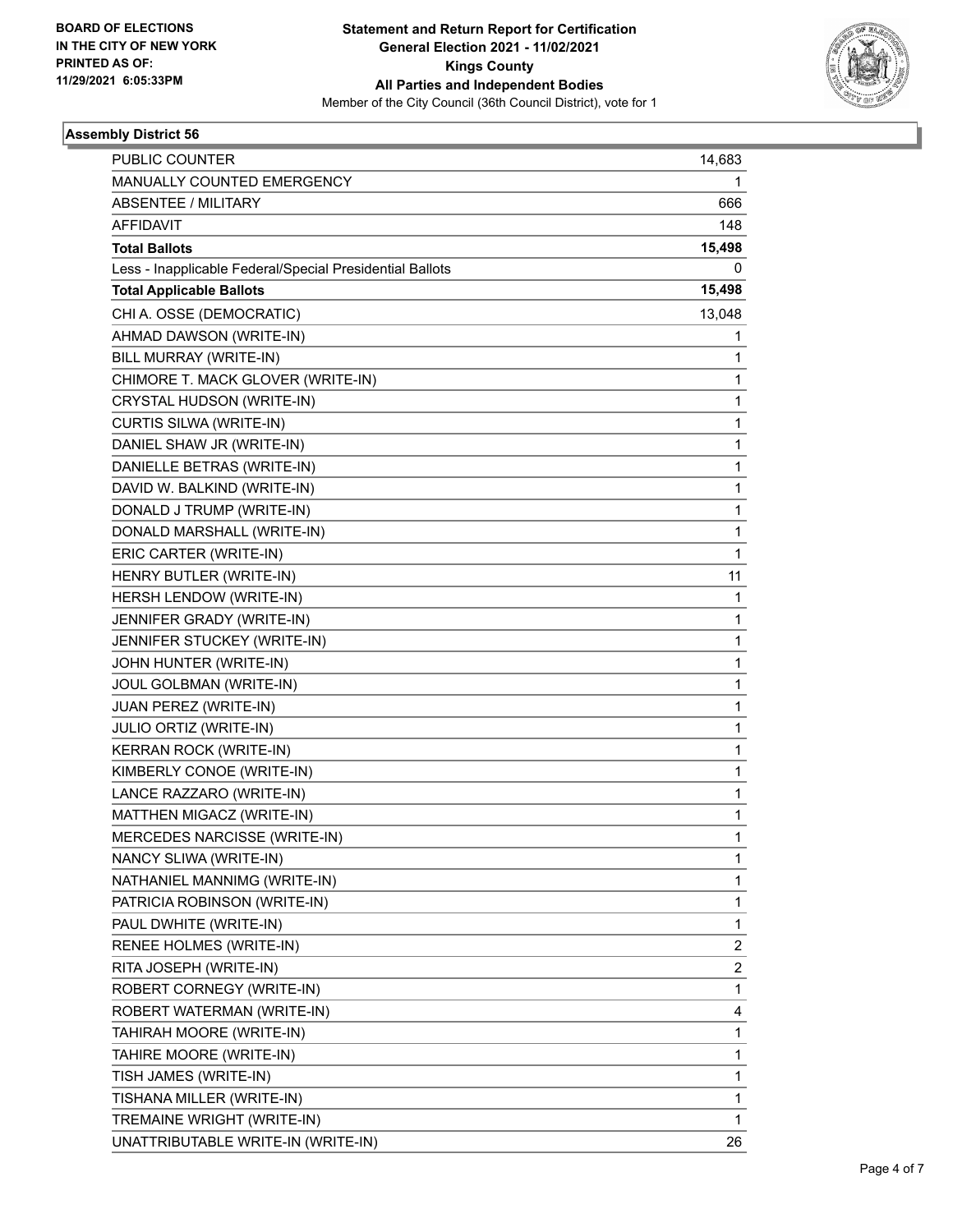

| UNCOUNTED WRITE-IN PER STATUTE (WRITE-IN) |        |
|-------------------------------------------|--------|
| WANDA SINCLAIR (WRITE-IN)                 |        |
| WILLIAM ROBINSON (WRITE-IN)               |        |
| WILLIAM THAKA ROBINSON (WRITE-IN)         |        |
| <b>Total Votes</b>                        | 13.130 |
| Unrecorded                                | 2.368  |
|                                           |        |

| <b>PUBLIC COUNTER</b>                                    | 2,987    |
|----------------------------------------------------------|----------|
| <b>MANUALLY COUNTED EMERGENCY</b>                        | 0        |
| <b>ABSENTEE / MILITARY</b>                               | 127      |
| <b>AFFIDAVIT</b>                                         | 36       |
| <b>Total Ballots</b>                                     | 3,150    |
| Less - Inapplicable Federal/Special Presidential Ballots | $\Omega$ |
| <b>Total Applicable Ballots</b>                          | 3,150    |
| CHI A. OSSE (DEMOCRATIC)                                 | 2,725    |
| DONALD TRUMP (WRITE-IN)                                  | 1        |
| FERNANDO A. MATEO (WRITE-IN)                             | 1        |
| FERNANDO MATEO (WRITE-IN)                                | 1        |
| HENRY BERTUM (WRITE-IN)                                  | 1        |
| HENRY BUTLER (WRITE-IN)                                  | 1        |
| LEWIS WATTIAS (WRITE-IN)                                 | 1        |
| RAYNALD SWINGY (WRITE-IN)                                | 1        |
| RENEE HOLMES (WRITE-IN)                                  | 13       |
| RYAN SUTTUN (WRITE-IN)                                   | 1        |
| SHARONE JONES (WRITE-IN)                                 | 1        |
| TAHIRAH A. MOORE (WRITE-IN)                              | 1        |
| TEHIRO MOORE (WRITE-IN)                                  | 1        |
| TIM DINGMAN (WRITE-IN)                                   | 1        |
| UNATTRIBUTABLE WRITE-IN (WRITE-IN)                       | 3        |
| <b>Total Votes</b>                                       | 2,753    |
| Unrecorded                                               | 397      |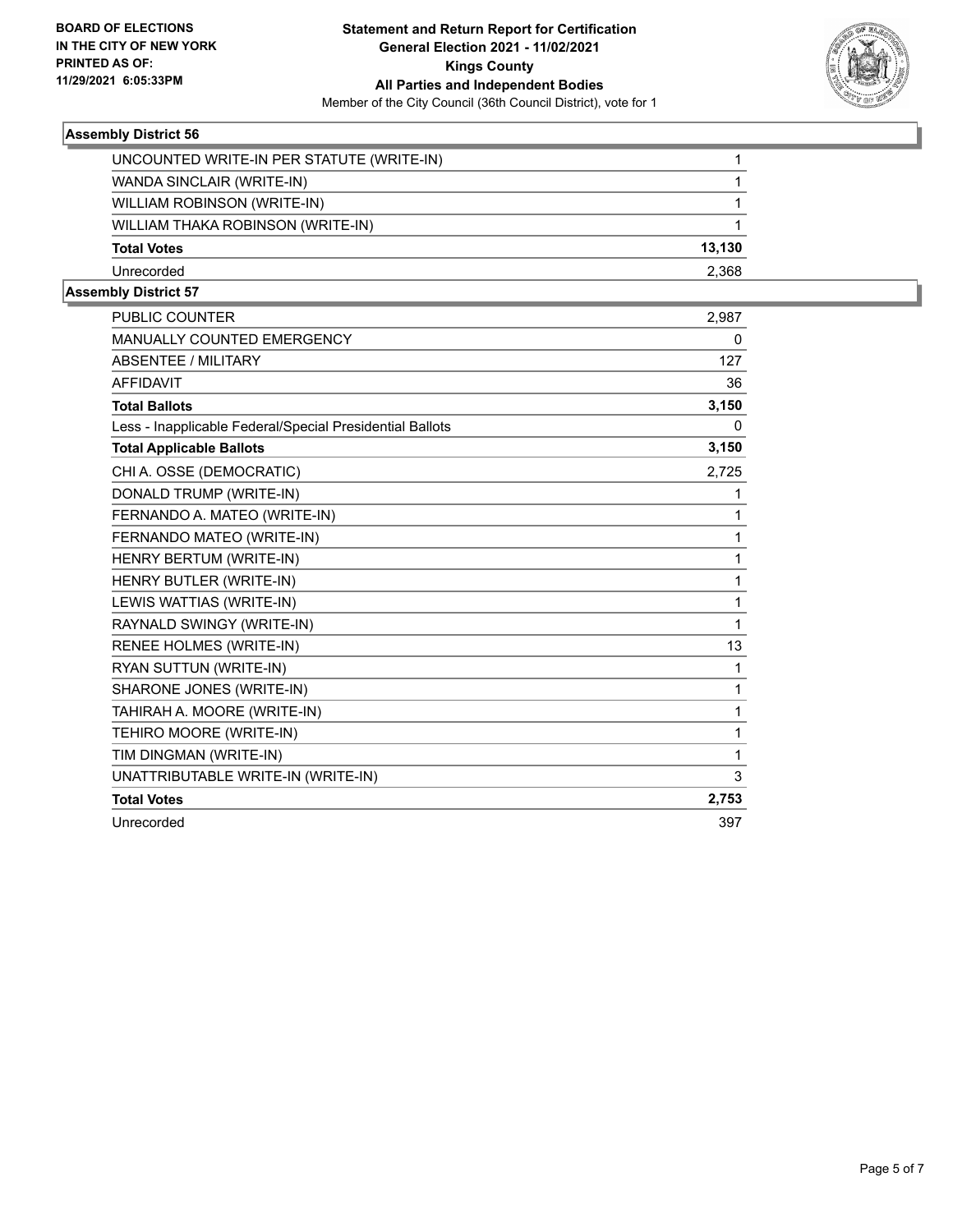

#### **Total for Member of the City Council (36th Council District) - Kings County**

| PUBLIC COUNTER                                           | 21,350       |
|----------------------------------------------------------|--------------|
| MANUALLY COUNTED EMERGENCY                               | 1            |
| ABSENTEE / MILITARY                                      | 949.         |
| <b>AFFIDAVIT</b>                                         | 218          |
| <b>Total Ballots</b>                                     | 22,518       |
| Less - Inapplicable Federal/Special Presidential Ballots | 0            |
| <b>Total Applicable Ballots</b>                          | 22,518       |
| CHI A. OSSE (DEMOCRATIC)                                 | 18,999       |
| AHMAD DAWSON (WRITE-IN)                                  | 1            |
| BILL MURRAY (WRITE-IN)                                   | 1            |
| CHIMORE T. MACK GLOVER (WRITE-IN)                        | 1            |
| CIDEON WEILER (WRITE-IN)                                 | 1            |
| CRYSTAL HUDSON (WRITE-IN)                                | 1            |
| CURTIS SILWA (WRITE-IN)                                  | 1            |
| CURTIS SLIWA (WRITE-IN)                                  | $\mathbf{1}$ |
| DANIEL SHAW JR (WRITE-IN)                                | 1            |
| DANIELLE BETRAS (WRITE-IN)                               | 1            |
| DAVID W. BALKIND (WRITE-IN)                              | 1            |
| DONALD J TRUMP (WRITE-IN)                                | 1            |
| DONALD MARSHALL (WRITE-IN)                               | 1            |
| DONALD TRUMP (WRITE-IN)                                  | $\mathbf{1}$ |
| ERIC CARTER (WRITE-IN)                                   | 1            |
| FERNANDO A. MATEO (WRITE-IN)                             | 1            |
| FERNANDO MATEO (WRITE-IN)                                | 1            |
| HENRY BERTUM (WRITE-IN)                                  | 1            |
| HENRY BUTLER (WRITE-IN)                                  | 13           |
| HERSH LENDOW (WRITE-IN)                                  | 1            |
| IGENIE F. HARRIS BLENMAN (WRITE-IN)                      | 1            |
| JEANETTE KIEURE (WRITE-IN)                               | 1            |
| JENNIFER GRADY (WRITE-IN)                                | 1            |
| JENNIFER STUCKEY (WRITE-IN)                              | 1            |
| JOHN HUNTER (WRITE-IN)                                   | 1            |
| JOSHUA JAMES (WRITE-IN)                                  | 1            |
| JOUL GOLBMAN (WRITE-IN)                                  | 1            |
| JUAN PEREZ (WRITE-IN)                                    | 1            |
| JULIO ORTIZ (WRITE-IN)                                   | 1            |
| KELLY WRIGHT (WRITE-IN)                                  | 1            |
| KERRAN ROCK (WRITE-IN)                                   | 1            |
| KIMBERLY CONOE (WRITE-IN)                                | 1            |
| LANCE RAZZARO (WRITE-IN)                                 | 1            |
| LEWIS WATTIAS (WRITE-IN)                                 | 1            |
| MATTHEN MIGACZ (WRITE-IN)                                | 1            |
| MERCEDES NARCISSE (WRITE-IN)                             | 1            |
| NANCY SLIWA (WRITE-IN)                                   | 1            |
| NATHANIEL MANNIMG (WRITE-IN)                             | 1            |
| PATRICIA ROBINSON (WRITE-IN)                             | 1            |